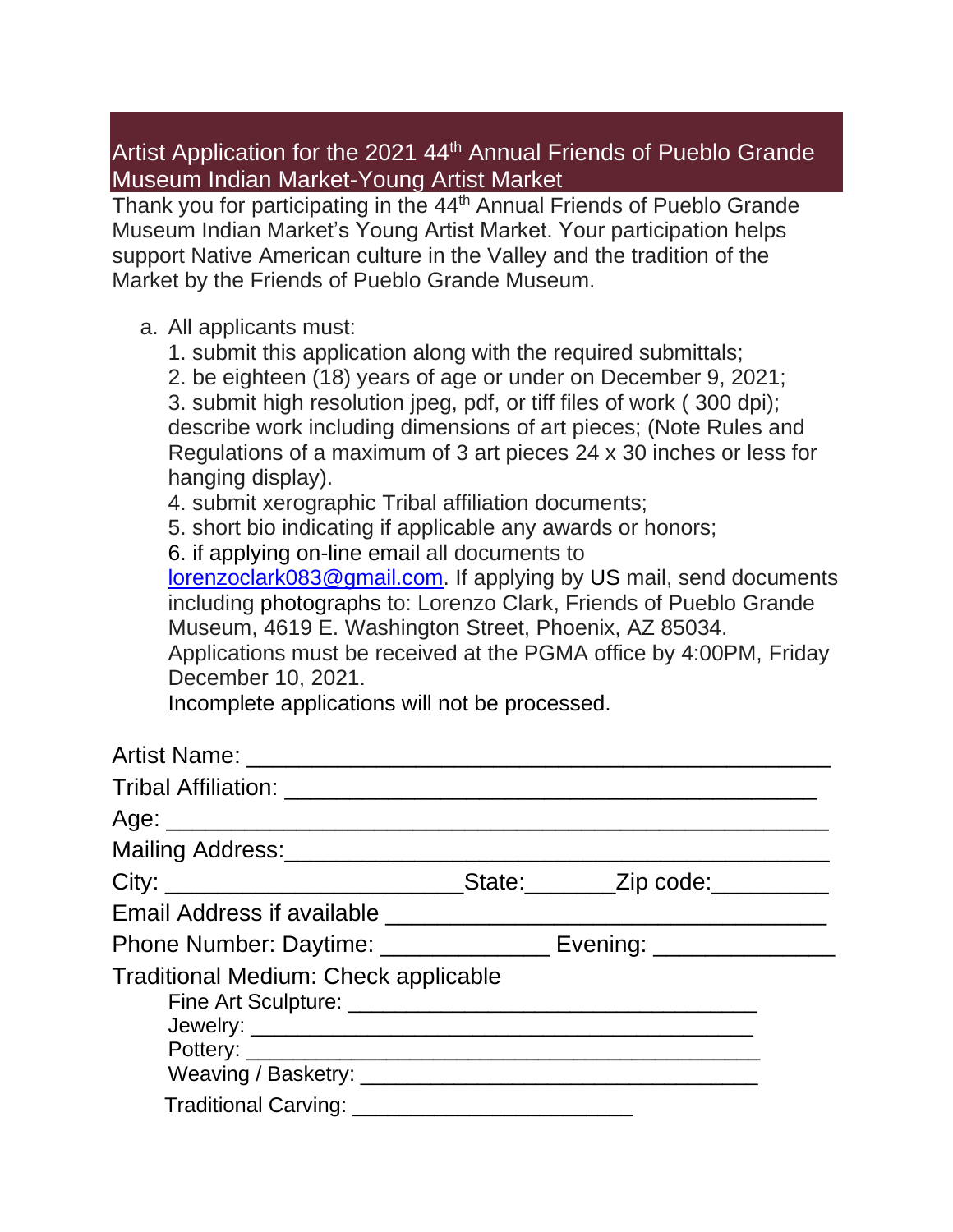| Beadwork:                             |  |
|---------------------------------------|--|
| Cultural Item:                        |  |
| Painting (Drawing, Photos, Graphics): |  |
| Other:                                |  |

Non-Traditional Medium: Check applicable

| Pottery: Notice and the second service of the service of the service of the service of the service of the service of the service of the service of the service of the service of the service of the service of the service of  |  |
|--------------------------------------------------------------------------------------------------------------------------------------------------------------------------------------------------------------------------------|--|
| Weaving / Basketry: \\contact \\contact \\contact \\contact \\contact \\contact \\contact \\contact \\contact \\contact \\contact \\contact \\contact \\contact \\contact \\contact \\contact \\contact \\contact \\contact \\ |  |
|                                                                                                                                                                                                                                |  |
|                                                                                                                                                                                                                                |  |
| Painting (Drawing, Photos, Graphics): [11]                                                                                                                                                                                     |  |
|                                                                                                                                                                                                                                |  |
|                                                                                                                                                                                                                                |  |

Artist Biography - Please provide a short biography and highlight any awards or outstanding achievements

You may answer here or attach a separate sheet:

Booth Fees: None

## Application Process

Applications for artists will not be accepted after 12-10-2021. I have read and agree to the Rules and Regulations of 2021 and hereby submit my application for consideration to the 44<sup>th</sup> Annual Friends of Pueblo Grande Museum Indian Market-Young Artist Market. Any questions regarding the application process should be addressed to Lorenzo Clark at 602-368-2746.

In accordance with the Rules and Regulations, I agree that digital images of my work may be used for marketing purposes by the Pueblo Grande Museum & Archaelogical Park and the Friends of Pueblo Grande Museum. I also agree to having my personal image used in like manner.